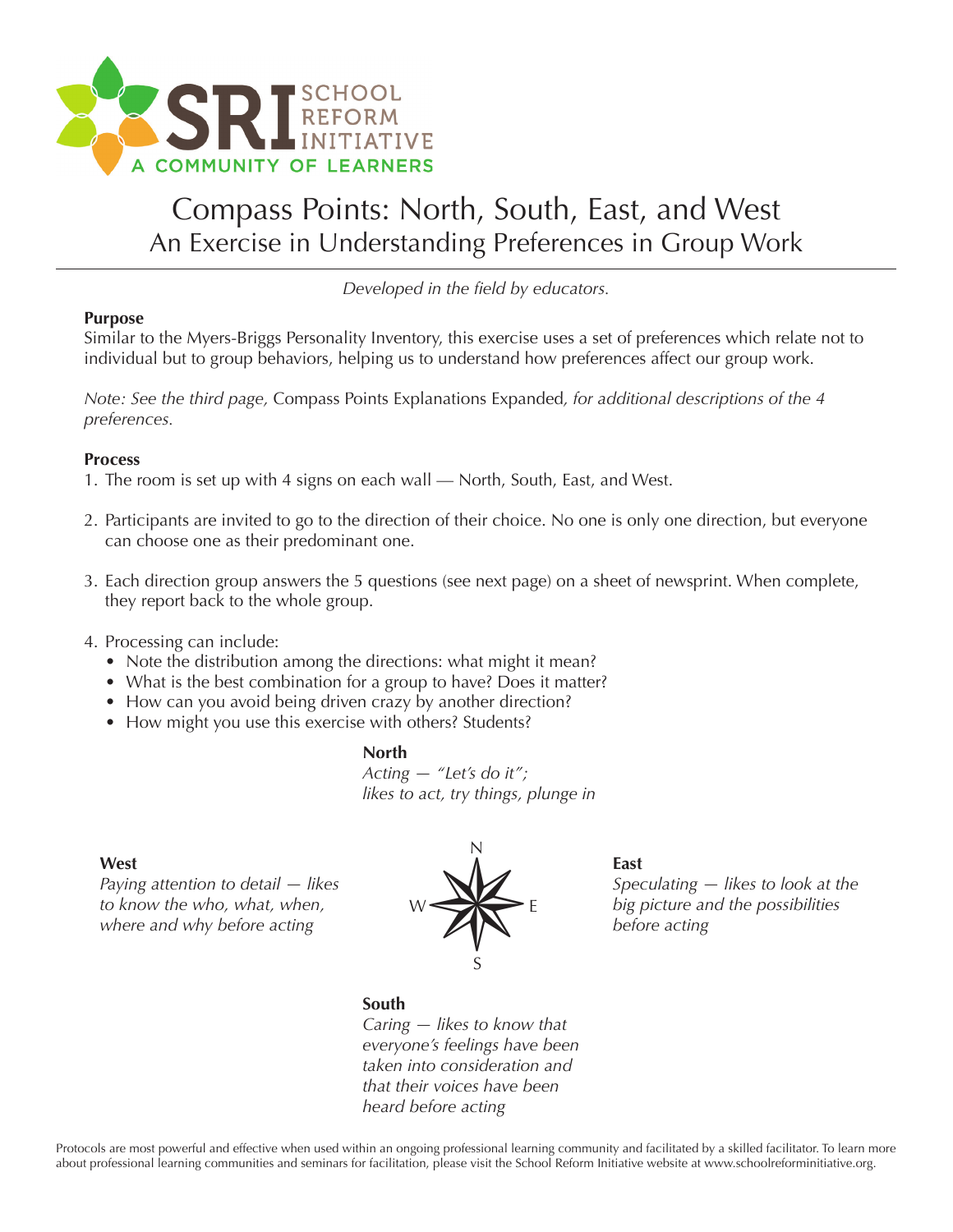#### **North, South, East, and West**

Decide which of the 4 directions most closely describes your personal style. Then spend 15 minutes answering the following questions as a group.

1. What are the strengths of your style? (4 adjectives)

2. What are the limitations of your style? (4 adjectives)

3. What style do you find most difficult to work with and why?

4. What do people from the other directions or styles need to know about you so you can work together effectively?

5. What do you value about the other 3 styles?